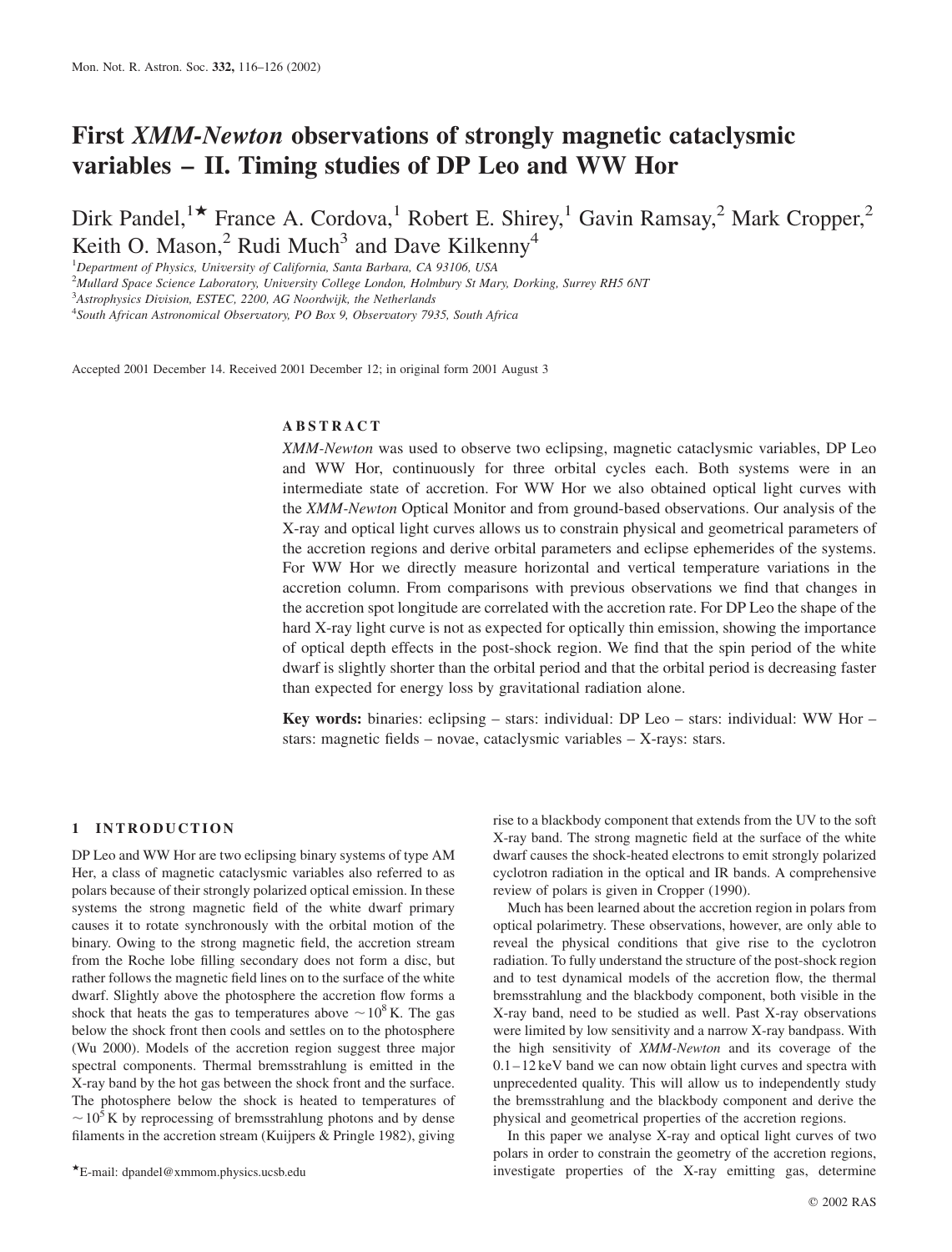parameters of the binary systems, and find changes in the accretion longitudes and orbital periods. We present a detailed spectral analysis of these data in Ramsay et al. (2001).

DP Leo, originally named  $E1114+182$ , was the first known eclipsing polar. This binary system, which has an orbital period of 89.8 min, was discovered serendipitously with the Einstein observatory and quickly identified as a polar because of its strongly modulated, polarized emission (Biermann et al. 1985). Robinson & Cordova (1994) and Bailey et al. (1993) later found that the accretion spot longitude is changing by  $\sim 2^{\circ}$  yr<sup>-1</sup>, suggesting a slightly asynchronous rotation of the white dwarf. We have shown in Ramsay et al. (2001) that the X-ray spectrum obtained with XMM-Newton contains in addition to the soft blackbody component a previously undetected hard bremsstrahlung component. Using the X-ray spectrum we derived a white dwarf mass of  $\sim$  1.4 M $_{\odot}$ .

WW Hor (EXO 023432-5232), which has an orbital period of 115.5 min, was discovered as a serendipitous X-ray source with EXOSAT and later identified as a polar (Beuermann et al. 1987). Some of the system parameters were derived by Bailey et al. (1988), but orbital inclination and accretion spot latitude could not be determined. A significant change of the accretion longitude over time was found by Bailey et al. (1993). As we have shown in Ramsay et al. (2001), the XMM-Newton spectrum does not contain the blackbody component typically found in polars at soft X-ray energies. From the X-ray spectrum we derived a white dwarf mass of  $\sim$  1.1 M $\odot$ .

## 2 O BSERVATIONS A ND ANALYSIS

#### 2.1 Observations and data reduction

DP Leo and WW Hor were observed with *XMM-Newton* for more than 20 ks each, providing us with continuous X-ray data from all three EPIC instruments. We did not use the data from the RGS instruments due to their low signal-to-noise ratio. WW Hor was also observed with the XMM-Newton Optical Monitor and from the ground with the SAAO 1.0-m telescope. Details of the observations are shown in Table 1.

X-ray light curves were extracted using circular apertures with the radii shown in Table 1. For the background extraction we used regions near the source image and on the same CCD. In the DP Leo data we found several periods with an increased background rate, each lasting  $\sim$  1 ks. The largest increase occurred at the end of the observation so that we excluded the last 2 ks. No significant fluctuations of the background rate were found in the WW Hor data. After the initial data reduction we had for each target continuous X-ray data covering three complete orbital cycles available for our analysis.

During the WW Hor observation the XMM-Newton Optical Monitor was operating in fast timing mode with a time resolution of 0.5 s. The Optical Monitor performed nine consecutive B-band observations with a duration of 2200 s each and separated by 300 s. The location of the source image on the detector coincided with the edge of the central stray light ring (Mason et al. 2001). This introduced uncertainties into the background calculation.

#### 2.2 Light-curve analysis

For our analysis we combined the EPIC MOS and PN data by adding the identically binned and background subtracted light curves from the three X-ray instruments. We did not observe differences between the individual MOS and PN light curves beyond those expected from statistical fluctuations. Because of the still uncertain calibration of the encircled energy fraction we did not apply a correction for the aperture sizes and the count rates quoted throughout the paper reflect only photons detected inside these apertures. The combined MOS and PN light curves over the 0:1–12 keV band are shown in Fig. 1. In order to improve the signal-to-noise ratio for our analysis and to reduce the fluctuations due to flaring we folded the light curves on the known orbital periods [5388 s for DP Leo (Robinson & Cordova 1994) and 6929 s for WW Hor (Beuermann et al. 1990)]. The centre of the eclipse was chosen as orbital phase zero. Folded X-ray light curves are shown in Figs  $2(a)-(c)$  and  $4(a)-(c)$  (later).

The eclipse ingress and egress durations for both objects are very short, near the limit of resolvability of the X-ray instruments (Figs 3 and 5, later). We used a maximum likelihood method and the simple model of a circular, flat, homogeneous, face-on emission region to fit the eclipse profiles. Ingress and egress durations quoted throughout the paper measure the diameter of this disc-like region. The width and centre of an eclipse were determined from the two points where the flux is half of its average value immediately before or after the eclipse. Photon arrival times were corrected to the solar system barycentre and the times of eclipse in this paper are shown as Barycentric Julian Dates (BJD) in Terrestrial Time (TT). The eclipse centres in Tables 2 and 3 refer to the first eclipses in Fig. 1. It should be noted that the time system used for XMM-Newton data is TT and not UTC as stated in the documentation of the Science Analysis System (XMM Helpdesk, private communication). Owing to this incorrect information Schwope et al. (2002), using the *XMM-Newton* data for DP Leo, overestimated the time of eclipse by  $\sim$  64 s.

Table 1. Details of the observations (see also Section 2.1).

| Object | Instrument              | Beginning of<br>Observation (UTC) |          | Duration          | Filter | Instrument<br>mode | Timing<br>resolution | Aperture<br>radius | Event<br>pattern |
|--------|-------------------------|-----------------------------------|----------|-------------------|--------|--------------------|----------------------|--------------------|------------------|
| DP Leo | EPIC MOS 1              | 2000 Nov 22                       | 4:55:02  | 22340 s           | Thin 1 | full window        | 2.6s                 | 25''               | $0 - 12$         |
|        | EPIC MOS 2              | 66                                | 4:54:54  | 22348 s           | Thin 1 | full window        | 2.6s                 | 25''               | $0 - 12$         |
|        | <b>EPIC PN</b>          | 66                                | 5:36:22  | 20034 s           | Thin 1 | full window        | 0.073 s              | 18''               | $0 - 12$         |
| WW Hor | EPIC MOS 1              | 2000 Dec 4                        | 3:37:25  | 23543 s           | Thin 1 | full window        | 2.6s                 | 25''               | $0 - 12$         |
|        | EPIC MOS 2              | 66                                | 3:37:20  | 23548 s           | Thin 1 | full window        | 2.6s                 | 25''               | $0 - 12$         |
|        | <b>EPIC PN</b>          | 66                                | 4:18:48  | 21149s            | Thin 1 | full window        | 0.073 s              | 18''               | $0 - 12$         |
|        | <b>Optical Monitor</b>  | 66                                | 3:30:09  | $9 \times 2200$ s | B      | fast timing        | 0.5s                 | 3''2               |                  |
|        | SAAO(1.0 <sub>m</sub> ) | 2000 Dec 2                        | 19:41:35 | 7140 s            | R      |                    | 60s                  |                    |                  |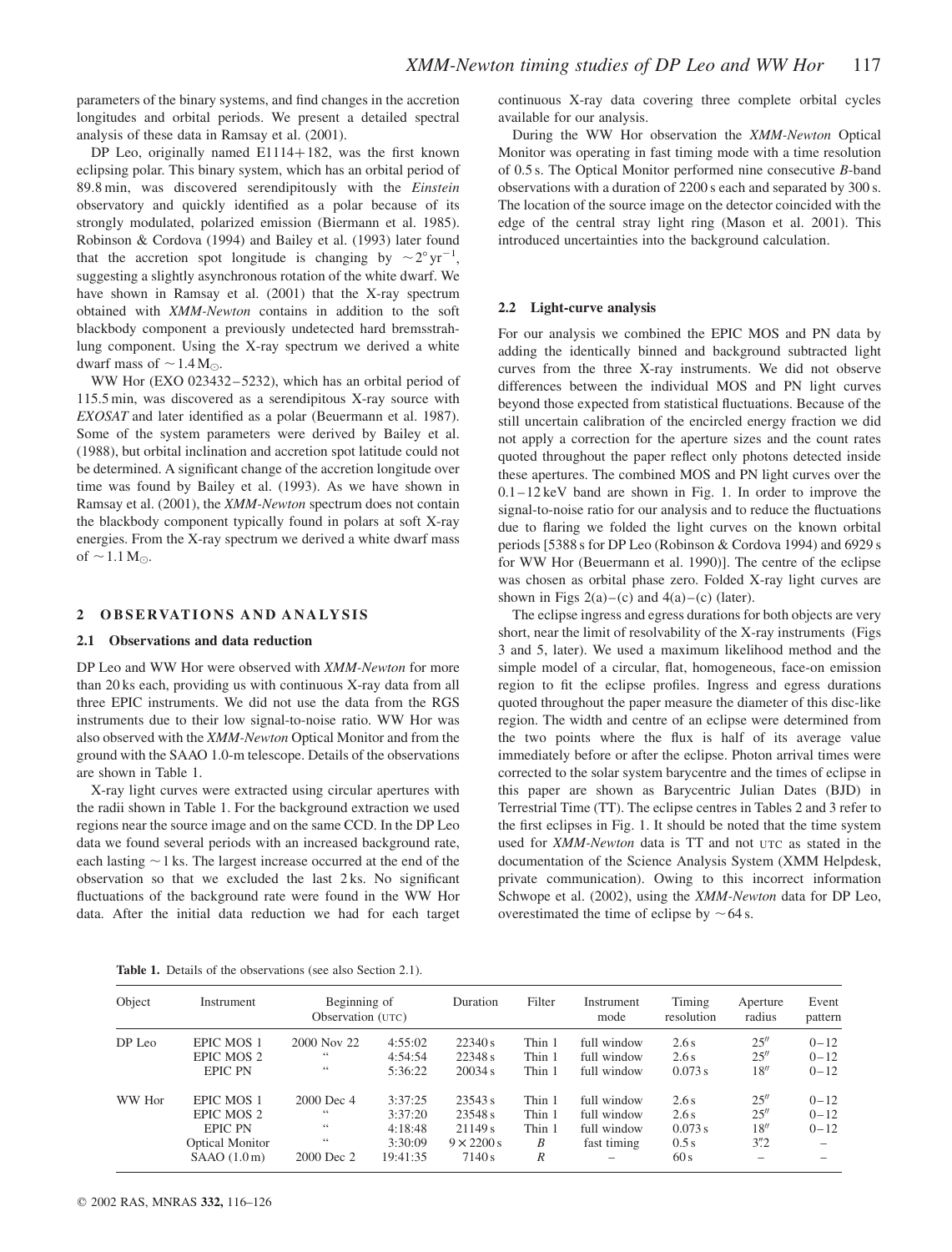

Figure 1. X-ray light curves for DP Leo and WW Hor obtained with XMM-Newton. Figures show the combined EPIC MOS and PN count rates over three orbital cycles in the 0:1–12 keV energy range. The light curves can be clearly separated into bright and faint phases each lasting about half of the orbit. During the faint phase the accretion region is on the hemisphere of the white dwarf facing away from us. The narrow dip during the bright phase is the eclipse of the white dwarf by the secondary star.

## 2.3 DP Leo

As discussed in Ramsay et al. (2001), the X-ray spectrum of DP Leo shows two distinct components, a soft blackbody component dominating the flux below 0.3 keV and a previously undetected hard bremsstrahlung component dominating above this energy. The total flux observed with XMM-Newton is dominated by the soft blackbody component with more than 70 per cent of the X-rays in the energy range  $0.1-0.3 \text{ keV}$ . Folded light curves for various energy ranges are shown in Fig. 2. By choosing 0.3 keV as the upper limit for the soft band we almost completely separated the soft blackbody and the hard bremsstrahlung component with only a few per cent contamination remaining.

Surprisingly the light curves representing the bremsstrahlung component (Figs 2b,c) do not show the top-hat shape that is expected for an optically thin post-shock region. Instead they appear to follow a cosine profile during the bright phase, which is consistent with optically thick emission (see Section 3.1.5 for further discussion). To the  $0.3-12 \text{ keV}$  light curve we fitted a cosine function with variable width and peak position (solid curves in Figs 2b,c). We obtained a good fit ( $\chi^2_{\text{red}} = 1.1$ ) with a bright phase duration of  $0.57(1)$  and a centre at phase  $-0.070(3)$ . The latter value corresponds to an accretion spot longitude of  $25^{\circ} \pm 1^{\circ}$ . Here a longitude of  $0^\circ$  is defined by the line between the two stars and the positive sign indicates that the accretion spot is ahead of the secondary.

The light curve of the soft blackbody component (Fig. 2a) has a complex and asymmetric structure not visible in the harder X-ray bands (Figs 2b,c). The asymmetry can also be seen in the hardness ratio (Fig. 2e) which shows a softening of the spectrum throughout the bright phase. Fig. 1(a) shows that some of this complex structure is due to short, random flares. It appears that the flares are concentrated around the eclipse and do not occur at the beginning of the bright phase. We discuss the shape of the soft X-ray light curve further in Section 3.1.6.

Folded X-ray light curves near the eclipse are shown in Fig. 3. The rapid decline to and rise from the eclipse is not resolved, except for the ingress in the  $0.1-0.3 \text{ keV}$  band which lasted  $40 \pm 10$  s. We find an upper limit of 11 s for the egress duration in the  $0.1-0.3$  keV band and  $40$  s for the ingress and egress durations in the 0:3–12 keV band. This is consistent with the result by Stockman et al. (1994) who measured an ingress/egress duration of  $\sim$ 8 s in the optical and UV. A possible explanation for the difference between ingress and egress in the  $0.1-0.3$  keV band is discussed in Section 3.1.6.

## 2.4 WW Hor

The folded X-ray light curves for WW Hor (Figs 4a–c) roughly exhibit a top-hat shape. This is expected for an optically thin emission region, since the observed flux does not change with the viewing angle unless part of the region becomes obscured by one of the stars. In Figs  $4(a)$ –(c) the transitions between bright and faint phases are slower for the  $0.1-0.7$  keV band, indicating that the soft X-rays originate from a larger region than the hard X-rays. This can also be seen in the hardness ratio (Fig. 4f) which shows that the spectrum is softer near phase  $\pm$  0.30, when the hard X-ray emitting inner region of the accretion spot is not visible, and is harder near phase  $\pm 0.25$ , when only the soft X-ray emitting outer region is partially obscured. The slower rise and decline in the soft X-ray light curve might also be due to a non-negligible optical depth in the post-shock region. It is generally thought that optical depth effects are not important for bremsstrahlung, but Cropper, Wu & Ramsay (2000) argue that electron scattering might produce a harder X-ray spectrum when the accretion column is viewed from the side. However, Fig. 4(f) clearly shows a softer spectrum at the beginning and end of the bright phase.

In the light curves we determined the duration of the rise and decline near phase  $\pm 0.25$ , and the width and centre of the bright phase by fitting the profile expected for an optically thin, circular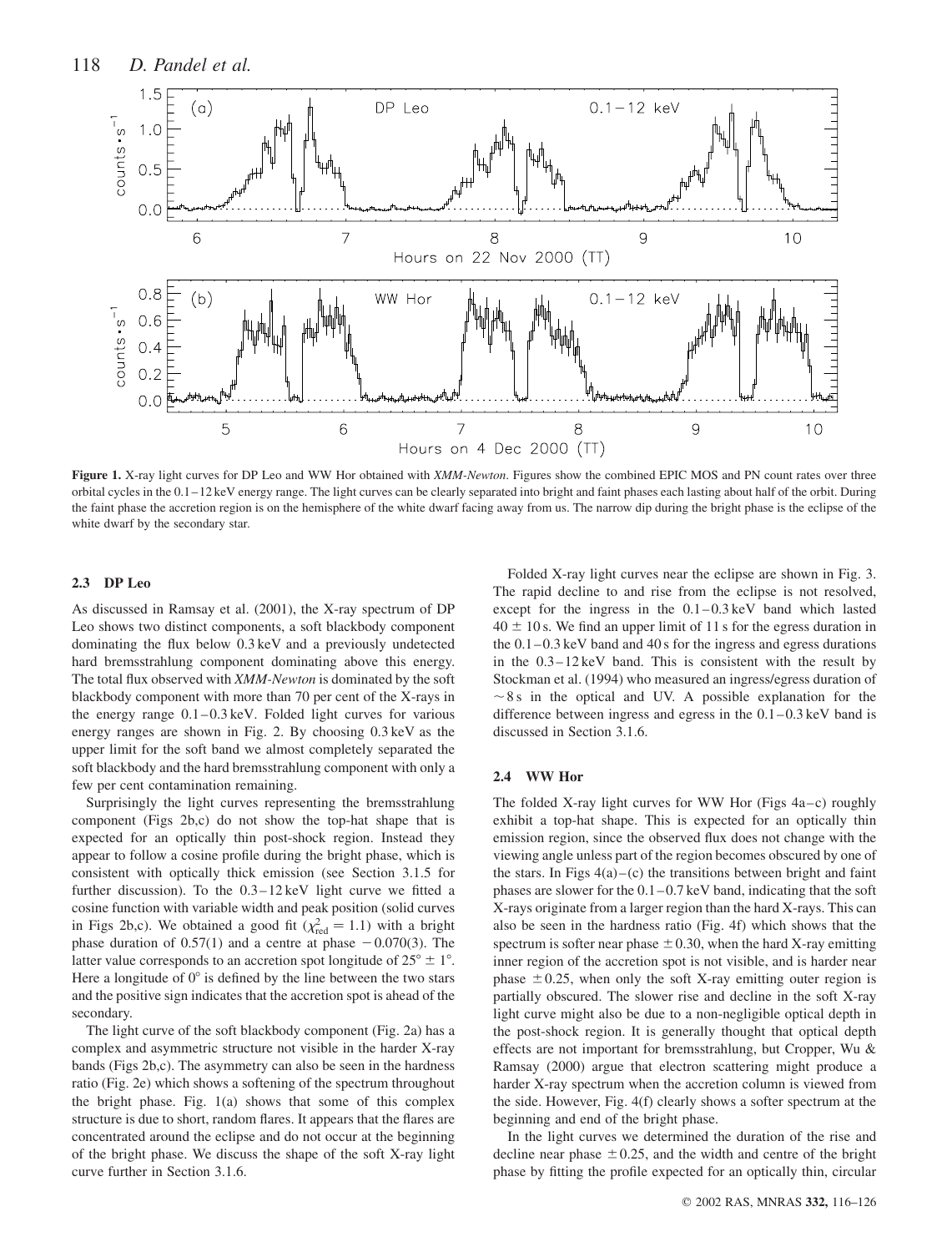

Figure 2. X-ray light curves for DP Leo folded on the orbital period of 5388 s (89.8 min). (a) Soft blackbody component. (b,c) Hard bremsstrahlung component; solid curve is a cosine fitted with variable width and centre. (d) Residual of light curve (a) after the cosine profile shown in (b,c) has been subtracted (see Section 3.1.6). (e) Hardness ratio; points with large uncertainties have been omitted.

Table 2. Overview of the parameters we derived for DP Leo. Values without explicit units are given in terms of orbital phase. Numbers in parentheses following the values are the uncertainties of the last digits at a  $1\sigma$  level.

| Eclipse centre (BJD in TT)                   | 245 1870.776 90(4)                                       |
|----------------------------------------------|----------------------------------------------------------|
| Eclipse period $(P_{\text{ecl}})$            | $0.062362821(2)$ d                                       |
| Orbital conjunction (BJD in TT)              | 245 1870.776 82(4)                                       |
| Orbital period $(P_{\text{orb}})$            | $0.062362820(2)$ d                                       |
| Period change $(P_{\text{orb}})$             | $-5.1(6) \times 10^{-12}$ s s <sup>-1</sup>              |
| Spin period $(P_{\text{spin}})$              | $0.062362766(5)$ d                                       |
| Mass of secondary $(M_2)$                    | $0.14(2) M_{\odot}$                                      |
| Mass ratio $(q)$                             | $0.09 - 0.16$                                            |
| Orbital inclination $(i)$                    | $81^{\circ}$ + 1 <sup>o</sup>                            |
| Accretion longitude                          | $25^{\circ} \pm 1^{\circ}$                               |
| Accretion longitude drift                    | $2^{\circ}\!\!.3 \pm 0^{\circ}\!\!.2 \,\mathrm{yr}^{-1}$ |
| Bright phase duration $(0.3-12 \text{ keV})$ | 0.57(1)                                                  |
| Bright phase centre $(0.3-12 \text{ keV})$   | $-0.070(3)$                                              |
| Eclipse width $(0.1-12 \text{ keV})$         | $0.0437(6)$ (235 $\pm$ 3 s)                              |

and flat emission region. Results are shown in Table 3. As discussed in Section 3.2.5 these measurements can be used to determine the size and height of the emitting regions. The width of the bright phase was measured between the two points where the flux is halfway between its high and its low level. The centre of the bright phase at 0.002(2) corresponds to an accretion longitude of  $-1^{\circ} \pm 1^{\circ}$ .

Fig. 4(d) shows the folded B-band light curve obtained with the XMM-Newton Optical Monitor. The higher flux level seen during the bright phase is most likely due to thermal emission from the heated photosphere near the accretion region. We measured a B magnitude of 20.2 during the faint phase and 19.6 at the peak. The centre of the bright phase at 0.01(1) coincides with that in the X-ray bands.

The R-band light curve in Fig. 4(e) was measured 32 h before the XMM-Newton observation. It shows the double-peaked profile typical for cyclotron radiation from the accretion region. Since cyclotron radiation is preferentially emitted perpendicular to the magnetic field lines, the flux is highest near phase  $\pm$  0.25 when the accretion region is seen edge-on and drops to nearly zero around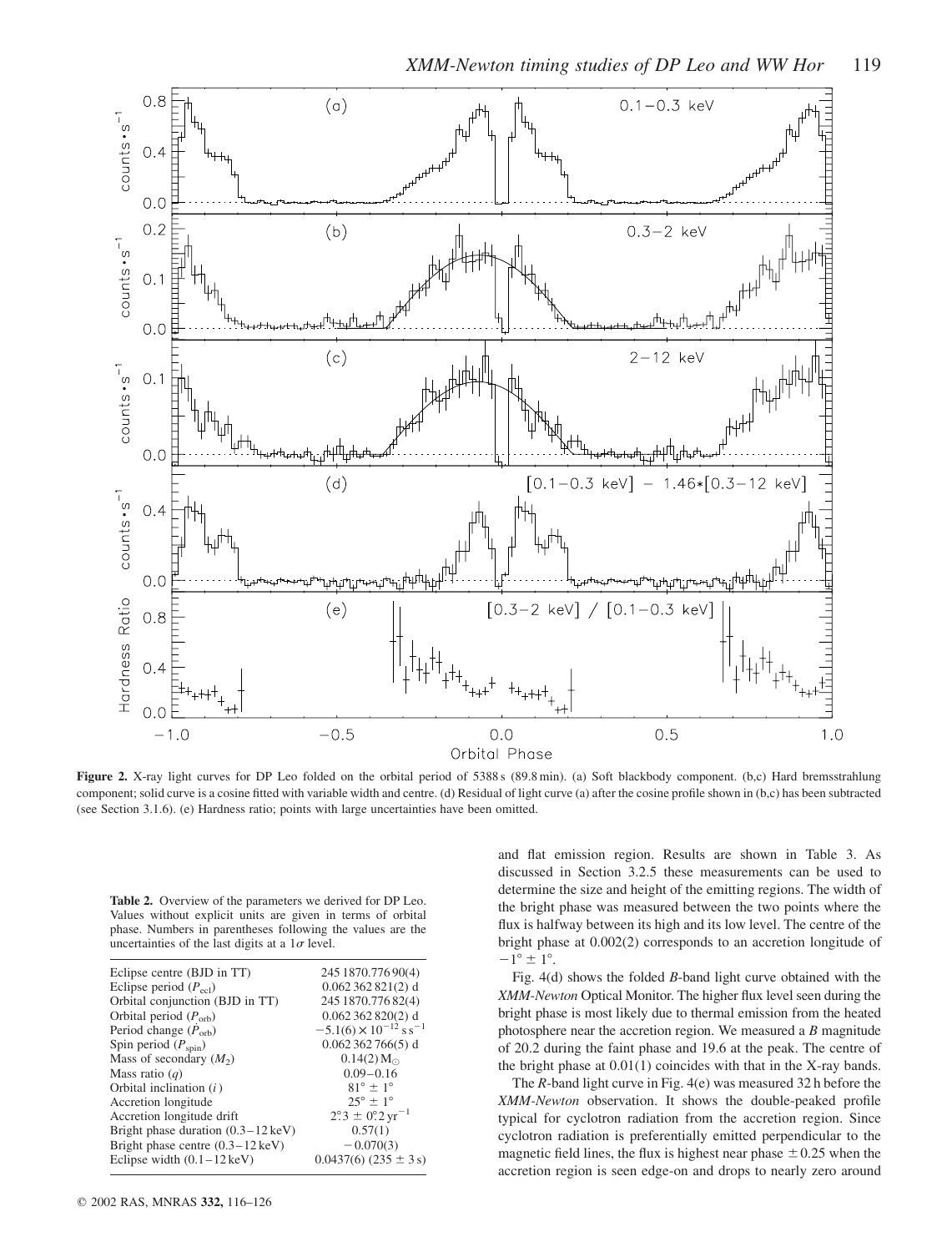

Figure 3. X-ray light curves for DP Leo around the eclipse with a bin size of 0.002 (10.8 s). (a) Blackbody component. (b) Bremsstrahlung component.

the eclipse when the region is seen face-on. The fast rise and decline near phase  $\pm 0.3$  is due to partial obscuration of the accretion region by the white dwarf. We determined the duration of this rise and decline and the width of the bright phase using the same method as for the X-ray light curves. Results are shown in Table 3. Since the companion star is not detected during the eclipse, the constant flux level in Fig. 4(e) seen during the faint phase is mainly due to thermal emission from the white dwarf. The contribution from the accretion stream or the heated side of the secondary is small since no significant modulation is seen between phases 0.3 and 0.7. We determined an R magnitude of 19.7 during the faint phase and 18.8 at the peaks.

Fig. 5 shows eclipse profiles in two X-ray bands and the B band. For the ingress and egress durations we find in the 2–12 keV band an upper limit of 30 s and in the  $0.1-0.7$  keV band a marginally non-zero value of  $50 \pm 40$  s. The latter result is rather large compared to the upper limit of 7 s determined by Bailey et al. (1988) from optical observations. Our non-zero value may not be significant and rather due to the strong fluctuations and low statistics. In the  $B$  band we find non-zero ingress and egress durations of  $\sim$  40  $\pm$  20 s. This is expected since about half of the B-band emission originates from the photosphere away from the accretion spot and it roughly takes this long for the entire white dwarf to be eclipsed (Bailey et al. 1988).

#### 2.5 Oscillations

The shock front in magnetic CVs may not be stable and oscillate on a time-scale of seconds. In systems with a strong magnetic field, cyclotron cooling tends to suppress these quasi-periodic oscillations (QPOs) (Chanmugam, Langer & Shaviv 1985). QPOs have been detected in the optical (Larsson 1989) but not as yet in X-rays. To search for oscillations we extracted X-ray light curves  $(0.1-12 \text{ keV})$  with 0.01 s time bins and performed discrete Fourier transforms. We excluded the aforementioned time intervals of high background in the DP Leo observation and did not perform a background subtraction. No evidence for periodic or quasi-periodic oscillations was found in either source. For a strictly periodic signal we determined an upper limit of  $\sim$  10 per cent for WW Hor and  $\sim$  22 per cent for DP Leo over the frequency interval 0:1–10 Hz. It is more difficult to give accurate upper limits for QPOs, but we expect them to be comparable. For V834 Cen Imamura et al. (2000) found with RXTE data a similar upper limit of  $\sim$  14 per cent at a 90 per cent confidence level for QPOs over the frequency range  $0.2 - 1.2$  Hz. Our limits are not strong enough to test shock oscillation models (Saxton & Wu 1999; Fischer & Beuermann 2001).

## 3 DISCUSSION

## 3.1 DP Leo

#### 3.1.1 Accretion state

The X-ray peak flux we observed with XMM-Newton corresponds to a *ROSAT* PSPC count rate of roughly  $1 \text{ s}^{-1}$ . During a series of ROSAT observations in 1992 DP Leo was found in a similar state of accretion with a peak flux varying between 0.5 and  $2 s^{-1}$  (Robinson & Cordova 1994). Three months earlier an optical peak magnitude of  $R = 17.9$  was measured (Bailey et al. 1993). From CCD images taken with the JKT 1.0-m telescope on La Palma (J. Etherton, private communication) one day after the XMM-Newton observation we obtain a similar magnitude of  $R \sim 17.5$ –17.6 (at phase 0.13 near the suspected peak). This is one magnitude fainter than the  $R = 16.5$  measured during the high state in 1982 (Biermann et al. 1985). A lower state with a peak magnitude  $R \sim 18.2$  has also been observed (Stockman et al. 1994). We conclude that during the XMM-Newton observation DP Leo was in an intermediate state of accretion.

## 3.1.2 Orbital parameters

For cataclysmic variables the mass of the Roche-lobe filling secondary can be inferred from the orbital period, given the mass– radius relationship of the star. From mass–period relationships derived empirically (Warner 1995; Smith & Dhillon 1998) and with evolutionary models (Howell, Nelson & Rappaport 2001) we estimate for DP Leo a secondary mass  $M_2 = 0.14 \pm 0.02$  M<sub>O</sub>. Here the assumption was made that DP Leo has not yet evolved past the 80-min period minimum. In Ramsay et al. (2001) we derived a white dwarf mass  $M_1 \sim 1.4$  M<sub> $\odot$ </sub>. This is rather high and might be an overestimate. With the conservative assumption  $M_1 \approx$ 1.0–1.4 M<sub> $\odot$ </sub> we obtain a mass ratio  $q \approx 0.09$ –0.16. For eclipsing CVs the orbital inclination can be derived from the duration of the eclipse and the mass ratio (Chanan, Middleditch & Nelson 1976). With the eclipse duration of 235s we obtain an inclination  $i = 81^\circ \pm 1^\circ$ . This is consistent with the result  $i = 76^\circ \pm 10^\circ$  by Biermann et al. (1985). The accretion colatitude  $\delta$  can in principle be derived from the duration of the bright phase  $\Delta\Phi$  using equation (1) in Section 3.2.5. However, since the accretion spot is most likely not small, the measured bright phase duration is longer than the  $\Delta\Phi_0$  needed in equation (1). It is possible to correct for this difference, but because of the uncertain accretion spot size we were not able to obtain useful constraints for the colatitude. The best available measurement from previous observations is  $\delta =$  $103^\circ \pm 5^\circ$  (Biermann et al. 1985).

### 3.1.3 Eclipse ephemeris and orbital period change

In Fig. 6(a) we compare our measurement of the time at which the eclipse occurred with previous results by Robinson & Cordova (1994); Stockman et al. (1994); Schmidt (1988); Biermann et al. (1985). To account for leap seconds accumulated over the past 20 yr we converted the eclipse timings from these papers, originally in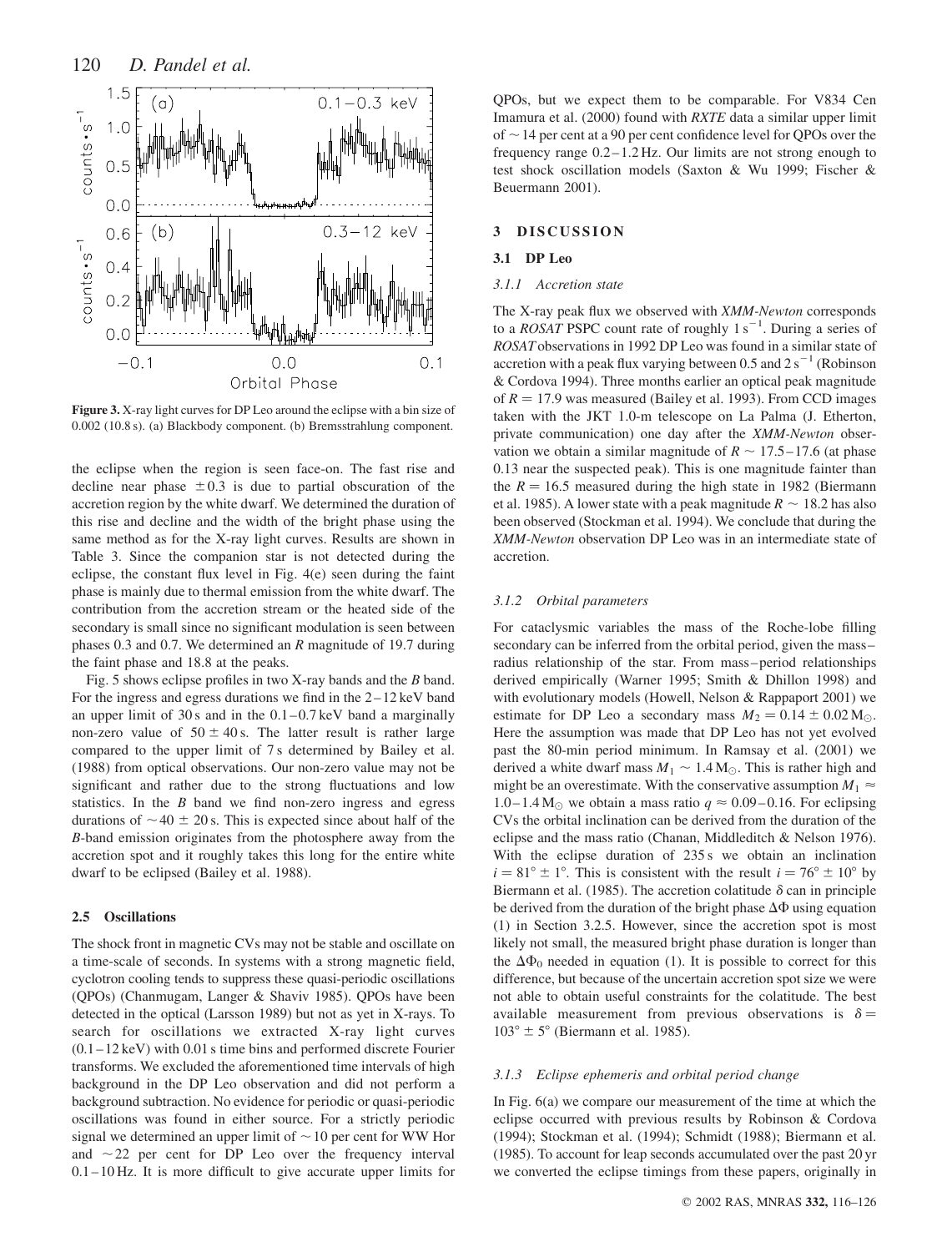

Figure 4. X-ray and optical light curves for WW Hor folded on the orbital period of 6929 s (115.5 min). (a–c) Folded X-ray light curves obtained with XMM-Newton. (d) Folded B-band light curve obtained with the XMM-Newton Optical Monitor. (e) R-band light curve obtained with the SAAO 1.0-m telescope. (f) Hardness ratio; points with large uncertainties have been omitted.

HJD (UTC), to BJD (TT). Fig. 6(a) shows the deviation of the measured time of eclipse from a linear ephemeris (dashed line) that was obtained by fitting only the data points between 1979 and 1993. During the XMM-Newton observation in 2000 November the eclipse occurred  $\sim$  70 s earlier than predicted by the linear

ephemeris. This is clear evidence that the orbital period  $P_{\text{orb}}$  of the system has been decreasing over the past 20 yr. Marginal evidence for a changing  $P_{\text{orb}}$  was found by Stockman et al. (1994).

The solid curve in Fig. 6(a) shows the result of a quadratic fit to all data points including our measurement. From this fit we obtain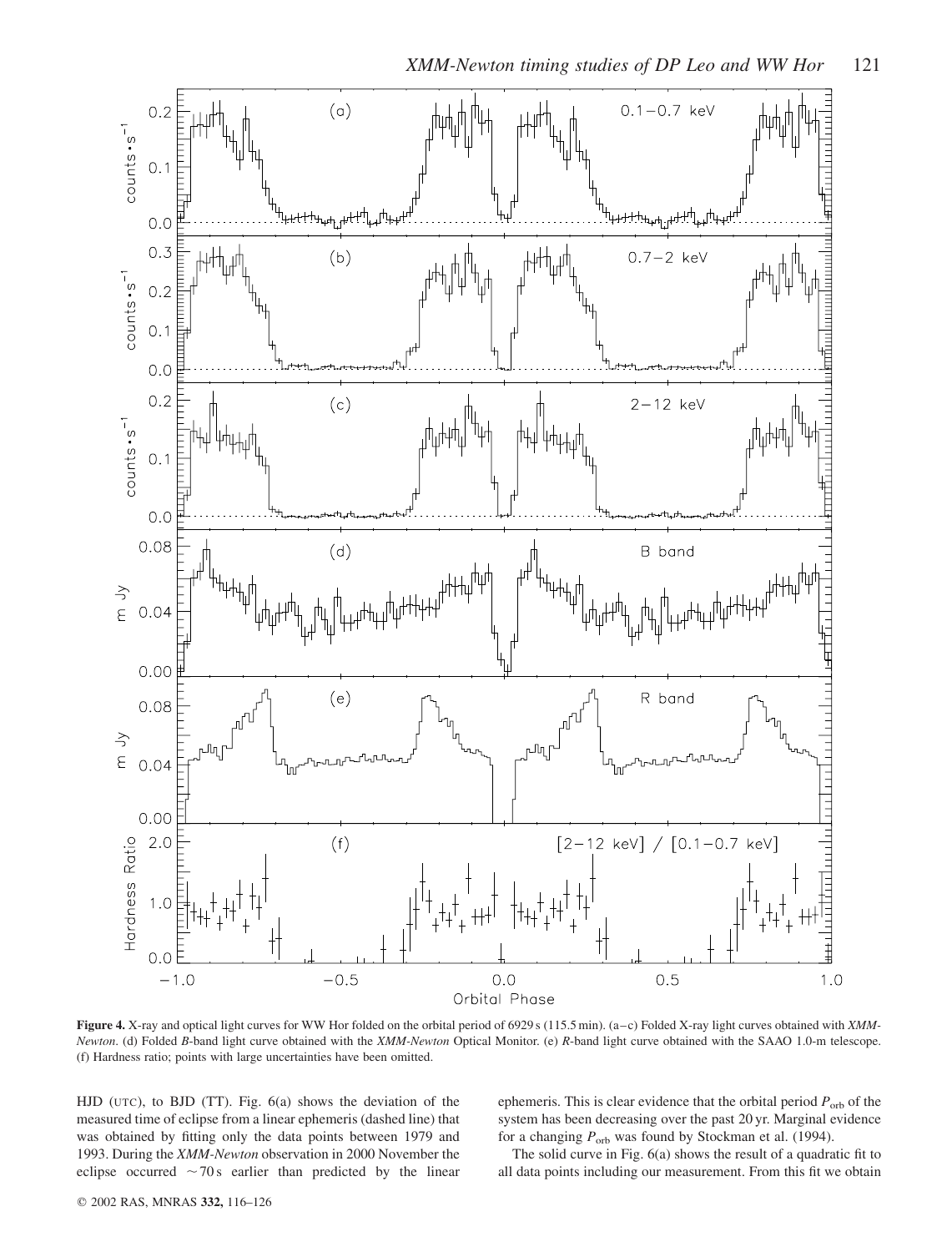Table 3. Overview of the parameters we derived for WW Hor. Values without explicit units are given in terms of orbital phase. Numbers in parentheses following the values are the uncertainties of the last digits at a  $1\sigma$  level.

| Eclipse centre (BJD in TT)<br>Eclipse period<br>Mass of secondary $(M_2)$<br>Mass ratio $(q)$<br>Orbital inclination $(i)$<br>Accretion colatitude ( $\delta$ )<br>Accretion longitude | 245 1882.733 54(5)<br>$0.0801990403(9)$ d<br>$0.19(2) M_{\odot}$<br>$0.14 - 0.22$<br>$84^\circ \pm 2^\circ$<br>$64^\circ - 104^\circ$<br>$-1^{\circ} \pm 1^{\circ}$ |
|----------------------------------------------------------------------------------------------------------------------------------------------------------------------------------------|---------------------------------------------------------------------------------------------------------------------------------------------------------------------|
| Optical magnitudes<br><i>B</i> band (peak/faint phase)<br>R band (peak/faint phase)                                                                                                    | 19.6 / 20.2<br>18.8 / 19.7                                                                                                                                          |
| Bright phase width<br>$X-rays (0.1-0.7 keV)$<br>$X-rays (2-12 keV)$<br>$R$ band                                                                                                        | 0.515(7)<br>0.530(4)<br>0.551(4)                                                                                                                                    |
| Bright phase centre<br>$X-rays (0.1 – 12 keV)$<br>$R$ band                                                                                                                             | 0.002(2)<br>0.01(1)                                                                                                                                                 |
| Bright phase rise/decline width<br>$X-rays (0.1-0.7 keV)$<br>$X-rays (2-12 keV)$<br>$R$ band                                                                                           | 0.09(2) / 0.12(2)<br>0.06(1) / 0.06(1)<br>0.04(1) / 0.03(1)                                                                                                         |
| Width of eclipse<br>$X-rays (0.1 – 12 keV)$<br>$B$ band                                                                                                                                | $0.0682(7)$ (473 ± 5 s)<br>$0.068(2)$ (470 $\pm$ 14 s)                                                                                                              |



Figure 5. X-ray and optical light curves for WW Hor around the eclipse with a bin size of 0.0025 (17.3 s).

an improved eclipse ephemeris that now contains a quadratic term to account for the non-zero  $\dot{P}_{\text{orb}}$ :

BJD (TT) 245 1870.776 90(4)  $+0.062362821(2) E$ 

$$
-1.6(2) \times 10^{-13} E^2.
$$

The quadratic term corresponds to an orbital period change



Figure 6. DP Leo. (a) Deviation of the time when the eclipse occurred from a linear ephemeris (dashed line) that was obtained by fitting only the data points between 1979 and 1993. The solid curve is the best fit of a quadratic ephemeris to all data points. (b) Accretion longitudes measured over the past 20 yr. The solid line is a linear fit with a slope of  $2^{\circ}3 \pm 0^{\circ}2$  yr<sup>-1</sup>. The dashed curve shows a fit corrected for the change in orbital period.

 $\dot{P}_{\rm orb} = -5.1(6) \times 10^{-12}$  s s<sup>-1</sup>, which gives a characteristic timescale  $P_{\rm orb}/\dot{P}_{\rm orb} = -3.3(4) \times 10^7$  yr. This is one order of magnitude shorter than the time scale of  $-5 \times 10^8$  yr expected for angular momentum loss by gravitational radiation alone (Wickramasinghe & Wu 1994).

The eclipse ephemeris slightly differs from the ephemeris for orbital conjunction because the accretion region is  $25^{\circ}$  ahead of the secondary. Using the result by Stockman et al. (1994) that it takes 51 s to eclipse the entire white dwarf and with the orbital parameters in Table 2, we estimate that during the XMM-Newton observation orbital conjunction occurred 8 s before the centre of the eclipse was seen. By applying similar corrections to all previous measurements we obtain an ephemeris for orbital conjunction:

BJD (TT) 245 1870.776 82(4)  $+0.062362820(2) E$ 

 $-1.6(2) \times 10^{-13} E^2$ .

#### 3.1.4 Accretion longitude changes

The simple and symmetric shape of the hard X-ray light curves (Fig. 2b,c) allowed us to determine the accretion longitude with high accuracy  $(25^{\circ} \pm 1^{\circ})$ . In Fig. 6(b) we compare our result with earlier measurements by Robinson & Cordova (1994); Stockman et al. (1994); Bailey et al. (1993); Biermann et al. (1985). The data suggest that the accretion longitude has been increasing linearly with time over the past 20 yr. From a linear fit we find a longitude drift of  $2^\circ$ :3  $\pm$  0°:2 per year (solid line in Fig. 6b). This drift is likely caused by a slightly asynchronous rotation of the white dwarf. If the accretion spot is fixed relative to the magnetic poles, then the spin period of the white dwarf must be 5.9(5) ms shorter than the orbital period. This corresponds to a relative deviation of  $1.1(1) \times$  $10^{-6}$  s s<sup>-1</sup> and a synodic period of  $\sim$  160 yr. The actual deviation between the two periods might be somewhat different, since changes in the orientation of the magnetic axis are likely to affect the location of the accretion spot.

Magnetic interactions between the two stars are expected to spin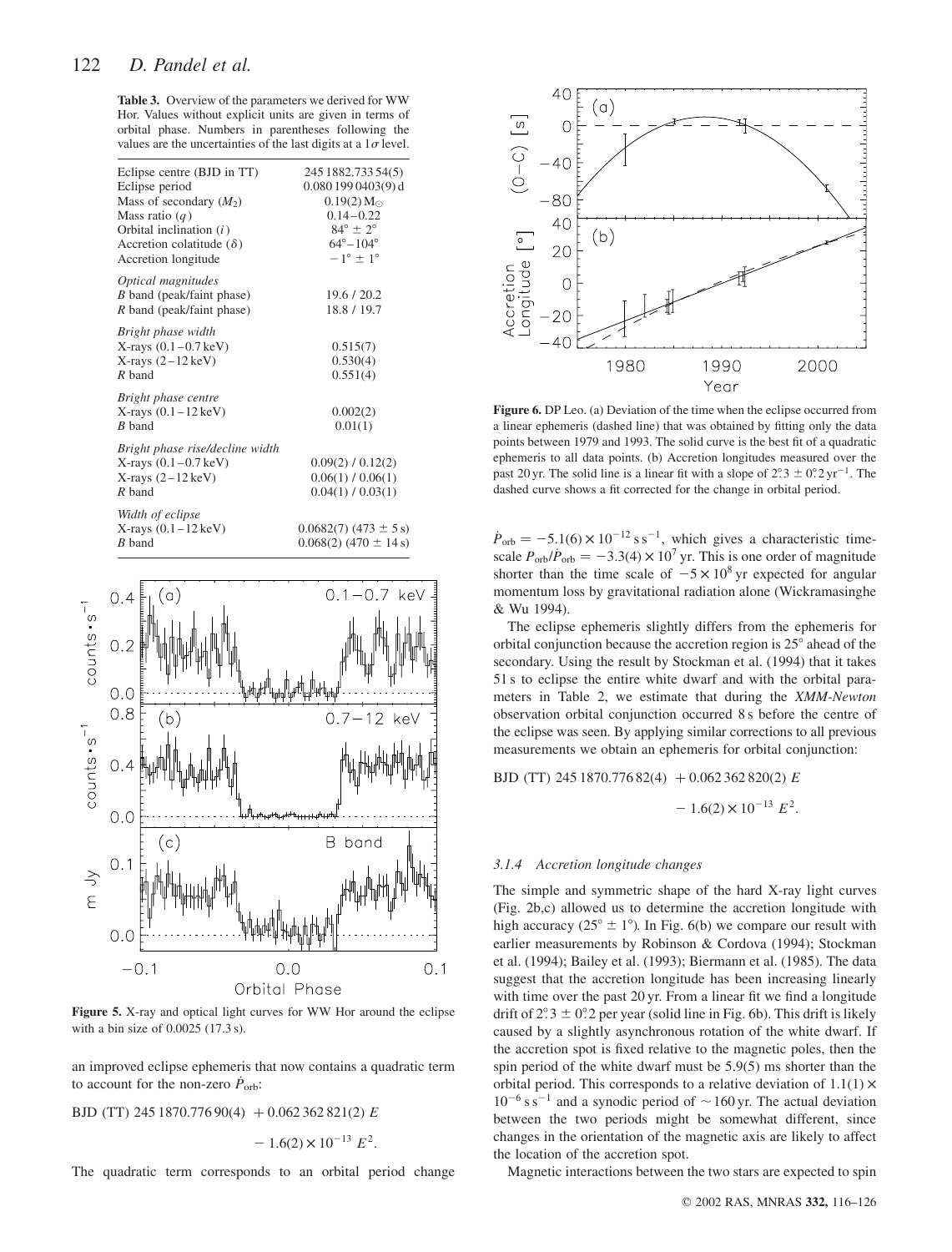Optical depth effects in the accretion column are likely to affect the X-ray spectrum (e.g., Hellier, Mukai & Osborne 1998). However, current models do not consider optically thick postshock regions and it is difficult to predict how the spectrum will deviate from the optically thin case. One might expect to see a blackbody-like spectrum that is modified somewhat due to the inhomogeneous temperature and density distribution and that changes with the viewing angle. Yet for DP Leo the X-ray spectrum above 0.3 keV is well fitted by an optically thin bremsstrahlung model (Ramsay et al. 2001) and the spectral slope apparently does not vary during the bright phase (Figs 2b,c). It is generally thought that free–free absorption is negligible for X-rays in the post-shock region. However, the optical depth due to electron scattering might be significant (Cropper et al. 2000; Rosen 1992). In a post-shock region with an optical depth for electron scattering larger than unity and with negligible free-free absorption, the photons produced by bremsstrahlung are typically not reabsorbed, but are scattered until they escape from the region. Electron scattering is

down the white dwarf toward synchronism on a time-scale of  $\sim$  200 yr (Campbell & Schwope 1999). However, for DP Leo the orbital period is decreasing faster than the spin period is increasing so that synchronism will be achieved on a shorter time-scale. The dashed curve in Fig. 6(b) shows a fit to the accretion longitudes taking into account the change in orbital period. Here we assumed that the spin period  $P_{spin}$  and the orbital period change  $\dot{P}_{orb}$  are constant. We find that in 2000 December the spin period was  $8.6 \times 10^{-7}$  s s<sup>-1</sup> shorter than the orbital period and that DP Leo will achieve synchronism in the year 2030. However, the white dwarf spin will not remain synchronized as the orbital period continues to decrease, leading to an under-synchronous rotation and a decreasing spot longitude.

#### 3.1.5 Hard X-ray light curves

The X-ray light curves of the bremsstrahlung component (Figs 2b,c) closely follow a cosine profile during the bright phase. This is an unexpected result, since the region emitting the bremsstrahlung is thought to be optically thin and the light curves should have a top-hat shape. A similar cosine profile was seen before with ROSAT and Einstein (Robinson & Cordova 1994). However, these observatories most likely did not detect the bremsstrahlung component but rather the dominating soft blackbody component: this emission originates from the optically thick photosphere and is expected to produce a cosine-shaped light curve.

Imamura & Durisen (1983) calculated X-ray light curves for the bremsstrahlung component in polars. They showed that for a system with orbital inclination  $i \approx 90^{\circ}$  the light curve has a top-hat shape if the accretion region is near the equator, but can also have a shape closer to a cosine if accretion occurs near the rotational poles. In the latter case the post-shock region is always viewed from the side and, since it is much more horizontally than vertically extended, might always appear optically thick. However, the accretion rate in DP Leo was  $\sim 10^2$  times lower than the rates assumed by the authors, so that the optical depth might be significantly less.

Unfortunately we are unable to constrain the colatitude of the accretion region (Section 3.1.2). If accretion does occur close to the lower rotational pole ( $\delta \approx 180^{\circ}$ ), then the model by Imamura & Durisen (1983) might be able to explain the observed cosine profile. However, it is not clear why the accretion region would have migrated this far from its 1984 location at  $\delta \approx 100^{\circ}$  (Biermann et al. 1985). The considerable shift in accretion longitude by  $\sim 40^{\circ}$  since 1984 suggests that significant changes in the entire accretion geometry have occurred. However, a shift in colatitude would have caused a change in the bright phase duration which is not observed. If the accretion spot is still near the equator as in 1984, then optical depth effects as discussed in Cropper et al. (2000) are also important when the accretion region is seen face-on.

The observed hard X-ray light curve cannot be easily explained by an optically thin, but horizontally extended emission region. Since the flux is at its highest level for only a short period  $(\leq 0.2$  in phase), an optically thin region would have to be partially obscured during most of the bright phase. For this to be possible an accretion region near the equator would have to be almost as large as the white dwarf. The accretion region in DP Leo is much smaller than this, only  $\sim$  15 per cent of the white dwarf diameter (Bailey et al. 1993). An optically thin region of this size can only produce the observed light curve if it is located at high colatitudes ( $\delta \approx 170^{\circ}$ ). As discussed in the previous paragraph, the accretion region in DP Leo is more likely close to  $\delta \approx 100^{\circ}$ .

wavelength independent and, if the photon energies are not significantly changed by the thermal motion of the electrons, the energy distribution of the escaping photons should be very similar to their original bremsstrahlung spectrum. Because the region is optically thick for electron scattering, the observed flux depends mainly on the projected area and should vary like a cosine, just as it does for DP Leo. So if electron scattering is the major source of opacity, it is possible to obtain the spectrum of optically thin bremsstrahlung even if the post-shock region is optically thick. Of course, for a more realistic picture other effects like cyclotron cooling, inverse compton scattering and the accretion column structure need to be considered. 3.1.6 Soft X-ray light curve The soft X-ray light curve (Fig. 2a) has a complex and asymmetric shape very different from the simple cosine profile seen in the hard X-ray bands (Figs 2b,c). Strong asymmetries in the X-ray and optical light curves of DP Leo have been observed before (Robinson & Cordova 1994; Bailey et al. 1993). The hardness ratio in Fig. 2(e) shows a softening of the spectrum throughout the bright phase. These variations might be due to photoelectric absorption of the soft X-rays by an asymmetric accretion curtain. A column density  $N_H \sim 10^{20}$  cm<sup>-2</sup> is required to explain the amplitude of the observed changes. As an alternative explanation we suggest that the structure in the

soft X-ray light curve might be caused by additional accretion regions only visible at energies below 0.3 keV. Almost all of the emission in the  $0.1-0.3 \text{ keV}$  band is blackbody radiation from the photosphere below the shock (Ramsay et al. 2001). Since the main accretion region is small ( $\sim$  0.15  $R_{WD}$ ; e.g. Bailey et al. 1993) and near the equator, the soft X-ray light curve in Fig. 2(a) should be cosine-shaped similar to the light curves in Figs 2(b) and (c). Such a cosine profile for the soft X-ray emission was seen before with ROSAT and Einstein (Robinson & Cordova 1994). Fig. 1(a) shows that some of the deviation from the expected cosine profile is due to short flares. Yet the asymmetry seen in Fig. 2(a) is present for all three orbital cycles and it appears that the flares are concentrated around the eclipse. If only one accretion region is present, we would expect to see a symmetric light curve and the flares should be more evenly spread over the bright phase. However, the soft X-ray light curve could be explained with a second accretion region that is at higher colatitudes than the main region and has a shorter bright phase. Unfortunately the XMM-Newton observation covered only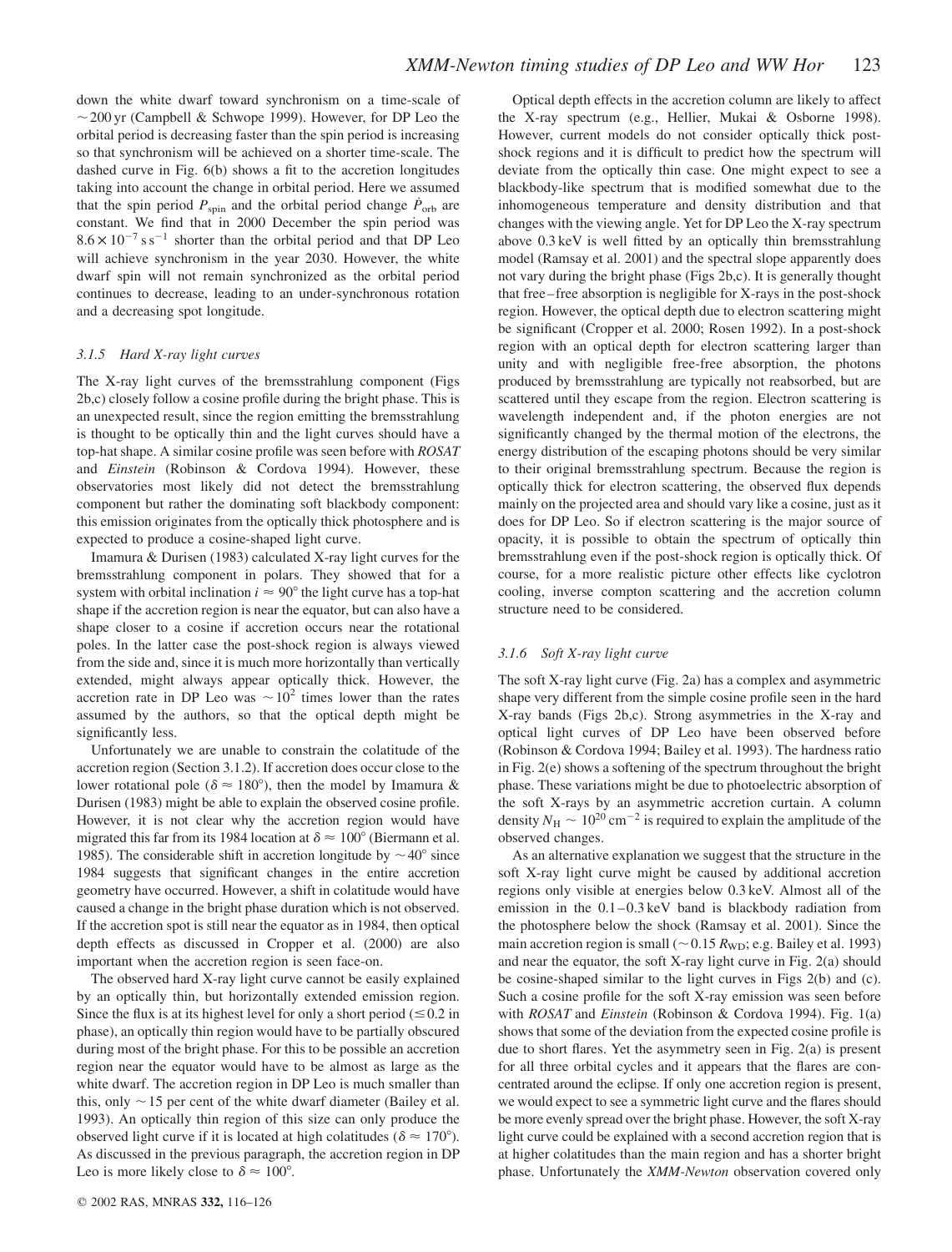three orbital cycles and it is difficult to know how permanent the features in Fig. 2(a) are.

If the structure in the soft X-ray light curve is indeed caused by additional accretion regions, it is possible to derive their location on the white dwarf. The soft X-ray emission from the main accretion region is expected to produce a cosine-shaped light curve with the same bright phase duration of 0.57 that was found in the  $0.3-12 \text{ keV}$ band. We therefore subtracted this cosine profile from the soft X-ray light curve (Fig. 2a), which would ideally remove the contribution from the main region. The normalization was chosen such that the residual is as small as possible but not negative beyond statistical fluctuations. The residual light curve (Fig. 2d) shows a broad peak centred around the eclipse and a narrower peak centred at phase 0.17. These peaks could be interpreted as emission from two regions near the lower rotational pole. By measuring the peak width and centre we can determine the locations of the associated regions with equation (1) in Section 3.2.5. We find for the larger peak a longitude of  $-2^{\circ}$  and a colatitude of  $> 164^{\circ}$  and for the smaller peak a longitude of  $-61^{\circ}$  and a colatitude of  $\sim 172^{\circ}$ . In comparison the main accretion region was found at  $25^{\circ}$  longitude and the colatitude was not constrained (Sections 2.3 and 3.1.2).

If these additional emission regions exist, it should be possible to distinguish them in the eclipse profile from the main accretion region. With the orbital parameters in Table 2 we find that during ingress the limb of the secondary moves across the white dwarf at an angle of about  $+45^{\circ}$  with respect to the rotational axis while during egress it does so at an angle of  $-45^{\circ}$ . With a colatitude  $\delta = 103^{\circ}$  for the main region (Biermann et al. 1985) and using the result by Stockman et al. (1994) that it takes 51 s for the secondary to eclipse the entire white dwarf, we estimate that during ingress the second region would be eclipsed 20 s earlier than the main region, but during egress it would be eclipsed 4 s later. This is in agreement with the eclipse profile in Fig. 3(a), which shows a significantly longer ingress than egress duration. In the figure a time difference of 20 s corresponds to roughly 2 bins. However, we cannot exclude the possibility that the longer ingress duration was caused by statistical fluctuations or flaring. The model of a second emission region near the rotational pole and in longitude behind the main region could also account for the asymmetries seen in the X-ray and optical light curves from previous observations (Robinson & Cordova 1994; Bailey et al. 1993).

#### 3.2 WW Hor

#### 3.2.1 Accretion state

During the XMM-Newton observation of WW Hor we measured optical peak magnitudes of  $B = 19.6$  and  $R = 18.8$ . Similar values of  $B = 19.6$  and  $R = 18.3$  were found in a 1992 observation (Bailey et al. 1993). One week earlier the ROSAT PSPC measured a peak flux of  $0.08 \text{ s}^{-1}$  (Tennant et al. 1994). This is comparable to the XMM-Newton flux which corresponds to a ROSAT PSPC count rate of  $\sim 0.06 \text{ s}^{-1}$ . WW Hor was apparently in similar accretion states during the XMM-Newton and the 1992 observation. In 1987 WW Hor was found in a higher state with magnitudes of  $B = 18.6$ and  $R = 17.1$  (Bailey et al. 1988). Accretion states lower than in 2000 December have not been observed, but since strong cyclotron emission is visible in our R-band data (Fig. 4e) we conclude that WW Hor was in an intermediate state of accretion.

#### 3.2.2 Orbital parameters

The orbital parameters of WW Hor can be derived in a similar way

as shown in Section 3.1.2. From the 115.5-min orbital period we find a secondary mass  $M_2 = 0.19 \pm 0.02$  M<sub> $\odot$ </sub> and with the white dwarf mass  $M_1 \approx 0.9 - 1.3$  M<sub> $\odot$ </sub> (Ramsay et al. 2001) a mass ratio  $q \approx 0.14 - 0.22$ . By combining this with the eclipse duration of 473 s we obtain an orbital inclination  $i = 84^{\circ} \pm 2^{\circ}$ . The accretion colatitude  $\delta$  can be derived from the bright phase duration  $\Delta \Phi$ using equation (1) in Section 3.2.5. By measuring  $\Delta\Phi$  between the points where the flux is halfway between its high and its low level, the complications from the uncertain accretion spot size we encountered for DP Leo can be avoided. As shown in Table 3, the bright phase widths differ between energy bands, which is probably due to different heights above the surface. If we assume that  $\Delta\Phi_0 = 0.515$ , i.e. the 0.1–0.7 keV flux originates from a region at zero height, we find an accretion spot colatitude  $\delta \approx 66^{\circ} \pm 13^{\circ}$ . Since this assumption might not be valid, we use the  $R$ -band light curve (Fig. 4e) to obtain a more reliable constraint for  $\delta$ . The flux from cyclotron emission around the eclipse is less than  $\sim$  10 per cent of its peak value. From the  $\sin^2 \alpha$  dependence of the flux we therefore know that around the eclipse the angle  $\alpha$  between the line of sight and the magnetic field lines is less than  $20^{\circ}$ . If the magnetic field is perpendicular to the surface, this requires that  $\delta$  and *i* differ by at most 20 $^{\circ}$ , i.e.  $\delta \approx 64^{\circ} - 104^{\circ}$ .

#### 3.2.3 Eclipse ephemeris

The eclipse observed with XMM-Newton occurred as predicted by the latest ephemeris (Beuermann et al. 1990) which had an accumulated uncertainty of  $\sim$ 40 s. We obtain an updated ephemeris by converting the mid-eclipse times in table 2 of Beuermann et al. (1990) from HJD (UTC) to BJD (TT) and combining them with our measurement:

### BJD (TT) 245 1882.733 53(5) + 0.080 199 0403(9)  $E$

Since no change in orbital period is seen, we can place an upper limit of  $5 \times 10^{-12}$  s s<sup>-1</sup> on  $\dot{P}_{orb}$  or a lower limit of  $4 \times 10^7$  yr on  $P_{\rm orb}/\dot{P}_{\rm orb}$ .

#### 3.2.4 Accretion longitude changes

From the X-ray light curves we derived an accretion longitude of  $-1^{\circ} \pm 1^{\circ}$ . Bailey et al. (1993) determined a similar value of  $-3\degree6 \pm 2\degree5$  in 1992, when WW Hor was in a similar intermediate state of accretion. The authors found a significantly different value of  $11^\circ$ :2  $\pm$  1°.8 for 1987, when WW Hor was in a high accretion state and brighter by  $1.7 \text{ mag}$  in the R band. These data are not consistent with a linear time dependence of the longitude, but rather suggest a correlation with the accretion rate. The observed longitude variations might be due to a changing location of the accretion spot on the surface of the white dwarf, while the orientation of the magnetic axis relative to the secondary remains fixed.

#### 3.2.5 Accretion region geometry

As discussed in Ramsay et al. (2001), the X-ray spectrum of WW Hor does not appear to contain the soft blackbody component usually seen in polars. The light curves shown in Figs  $4(a)$ –(c) therefore represent different energy ranges of the bremsstrahlung component. Their top-hat like shape is as expected for the optically thin bremsstrahlung emission and in agreement with models of the post-shock region (Cropper et al. 2000; Imamura & Durisen 1983). By measuring the shape of the X-ray and  $R$ -band light curves we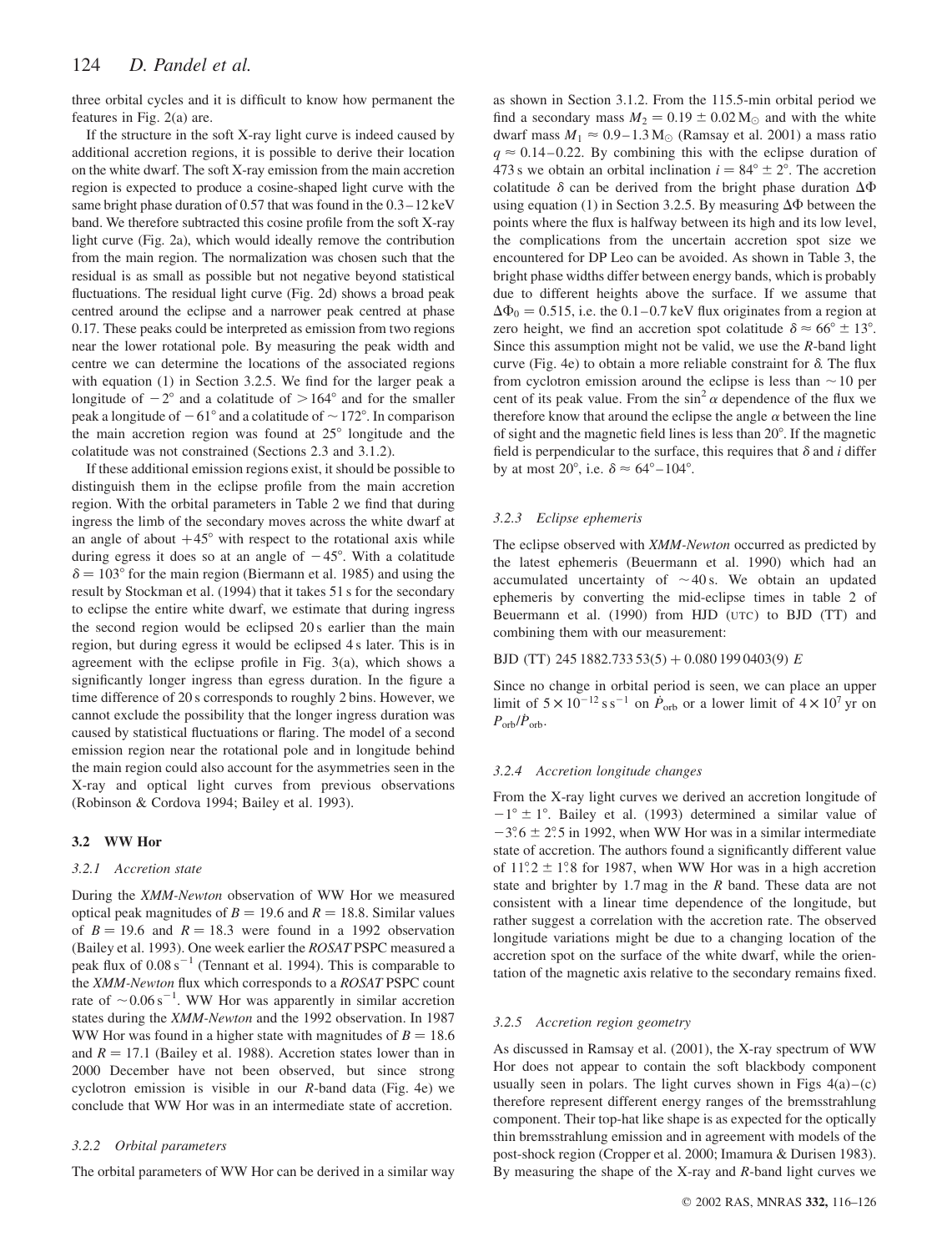Table 4. Horizontal and vertical extent of the emission region in WW Hor (see Section 3.2.5). Column 2 is the horizontal extent in a longitudinal direction. Columns 3–5 are the height in units of white dwarf radius for three assumed colatitudes  $\delta$ inside the allowed range  $64^{\circ} - 104^{\circ}$  from Section 3.2.2.

| Energy band     | Extent in<br>longitude   | Height in units of $R_{WD}$<br>$\delta = 64^{\circ}$ $\delta = 84^{\circ}$<br>$\delta = 104^{\circ}$ |       |       |  |
|-----------------|--------------------------|------------------------------------------------------------------------------------------------------|-------|-------|--|
| $0.1 - 0.7$ keV | $38^{\circ} + 6^{\circ}$ | 0.000                                                                                                | 0.001 | 0.002 |  |
| $2-12$ keV      | $22^{\circ} + 4^{\circ}$ | 0.001                                                                                                | 0.003 | 0.007 |  |
| R band          | $13^{\circ} + 4^{\circ}$ | 0.005                                                                                                | 0.011 | 0.016 |  |

are able to constrain the horizontal and vertical extent of the emission region.

In the idealized case of an optically thin and point-like emission region at zero height the light curve is expected to have a perfect top-hat shape and the duration of the bright phase  $\Delta\Phi_0$  is given by

$$
\cot i \cot \delta = -\cos(180^\circ \Delta \Phi_0). \tag{1}
$$

Here *i* is the orbital inclination,  $\delta$  is the colatitude of the emission region and  $\Delta\Phi_0$  has units of orbital phase. If the emitting region is not point-like but extended horizontally, the transition between bright and faint phases is more gradual than for a top-hat profile. The duration of this transition is equal to the time it takes the accretion region to move over the horizon of the white dwarf and therefore is a direct measure for the angular size of the region in a longitudinal direction. The angular size does not depend on the width of the bright phase which is a measure for the height of the region (see next paragraph). Table 4 (column 2) shows the angular sizes we obtain by converting the rise and decline widths from Table 3 into degrees. We find that the soft X-ray emitting region with a size of  $\sim 40^{\circ}$  is about twice as large as the region in which the hard X-rays are produced. This suggests that the temperature in the post-shock region is not uniform across the spot but rather increases toward the centre. The emission in the R-band originates from an even smaller region, indicating that efficient production of cyclotron radiation requires even higher temperatures than the emission of hard X-rays via bremsstrahlung.

For an extended emission region equation (1) is still valid if the width of the bright phase  $\Delta\Phi_0$  is measured between the two points where the flux is halfway between its high and its low level. However, for a region with a significant height above the surface the measured width  $\Delta\Phi$  is longer than the  $\Delta\Phi_0$  predicted by equation (1). Given the inclination i and colatitude  $\delta$  we can calculate  $\Delta\Phi_0$  with equation (1) and then estimate the height H from the measured width  $\Delta\Phi$  using the relation

$$
H = \frac{1}{2}\pi^2(\Delta\Phi - \Delta\Phi_0)^2\sin^2 i\sin^2\delta R_{\text{WD}},
$$
\n(2)

which is valid for  $H \ll R_{WD}$ . Here  $\Delta \Phi$  and  $\Delta \Phi_0$  have units of orbital phase and  $R_{WD}$  is the radius of the white dwarf. Table 4 shows the values of  $H$  we obtain from the bright phase widths in Table 3 for three assumed colatitudes  $\delta$  inside the allowed range from Section 3.2.2. The cyclotron radiation originates from a height of  $\sim 0.01$  R<sub>WD</sub> while the bremsstrahlung component is produced much closer to the surface. We also find that the soft X-rays are emitted at a lower height than the hard X-rays. This result is consistent with the picture that the gas in the post-shock region is hottest just below the shock front and then cools and compresses as it falls toward the surface (Cropper et al. 2000). The energy output from cyclotron radiation has a stronger temperature

dependence than that from bremsstrahlung, so we expect to see the optical cyclotron emission from higher up in the post-shock region where the gas is hotter. Also the power radiated via bremsstrahlung depends quadratically on the density while that for cyclotron radiation does so only linearly. Therefore bremsstrahlung is preferably emitted from a lower height where the gas is more compressed. Because of the lower temperatures and higher densities at the bottom of the post-shock region it is also expected that the soft X-rays are produced at a lower height than the hard X-rays.

The above method to disentangle size and height is fairly accurate if the thickness of the emission region is small compared to its height. Even if this is not the case, equation (2) still yields a good estimate for the average height. However, the size of a homogeneous emission region extending from height  $H_1$  to  $H_2$  will homogeneous emission region extending from height  $H_1$  to  $H_2$  will<br>be overestimated by an angle  $\sim 400^\circ (\sqrt{H_2} - \sqrt{H_1}) \sin^2 i \sin^2 \delta$ . For instance a thickness of 0.005  $R_{WD}$  and a height of 0.01  $R_{WD}$  will lead to a deviation of  $\sim 10^{\circ}$ . Another systematic error might be introduced into the height determination, if the emission region becomes optically thick when viewed edge-on. In this case the width of the bright phase is smaller than expected and the height would be underestimated. Further studies of the light curve profiles should certainly include three-dimensional modelling of the temperature and density distributions in the post-shock region and take into account optical depth effects (Cropper et al. 2000; Imamura & Durisen 1983).

From observations done in 1987, Bailey et al. (1988) found a bright phase width for the cyclotron component of  $\Delta \Phi = 0.585$ . This is significantly larger than our measurement of  $\Delta \Phi = 0.551$ . We could attribute this discrepancy to a change in the height of the shock. With the 1987 value for  $\Delta\Phi$  we find a height of  $\sim$  0.019– 0.040 which is about 3 times larger than during the XMM-Newton observation. This is surprising since in 1987 the total accretion rate was higher (see Section 3.2.1) and according to current models the shock should have been lower. It is possible that in 1987 the accretion spot was significantly larger so that the accretion rate per area was actually lower than during the XMM-Newton observation, which would lead to a larger height of the shock. The difference between the two observations might also be due to a change in the colatitude of the accretion region. However, this is less likely since the orbital inclination near  $90^\circ$  would require a very large colatitude change.

## 4 CONCLUSIONS

We have performed extensive XMM-Newton observations of two magnetic cataclysmic variable stars, DP Leo and WW Hor. From a comparison with previous observations we conclude that both objects were in an intermediate state of accretion. We derived for both systems the mass ratio, orbital inclination and an improved eclipse ephemeris. We examined the X-ray data for periodic and quasi-periodic oscillations, but found no evidence for them in either source.

## 4.1 DP Leo

From the shape of the hard X-ray light curves we conclude that the post-shock region has a significant optical depth. Although the X-ray spectrum indicates optically thin bremsstrahlung, it might still be consistent with an optically thick post-shock region if electron scattering is the major source of opacity. We find a strong asymmetry in the shape of the soft X-ray light curve which is not